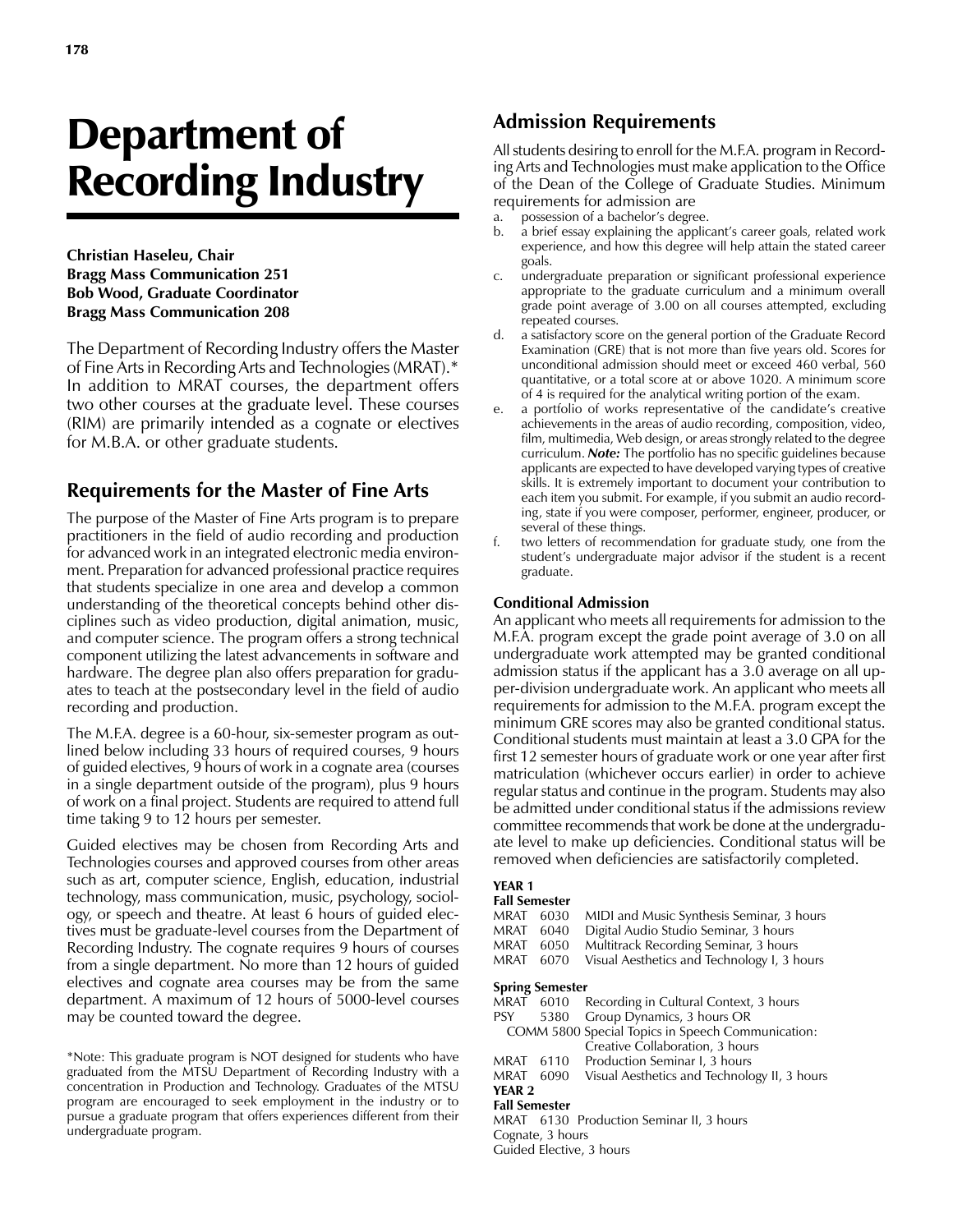#### **Spring Semester**

Portfolio Jury MRAT 6150 Legal Rights of the Creative Individual, 3 hours MRAT 6210 Production Seminar III, 3 hours Cognate, 3 hours

#### **YEAR 3**

**Fall Semester** MRAT 6650 Final Project, 3 hours Guided Elective, 3 hours Cognate, 3 hours

#### **Spring Semester**

Comprehensive Examination MRAT 6650 Final Project, 6 hours Guided Elective, 3 hours

## **Courses in Recording Arts and Technologies [MRAT]**

- **5810 Topics in Recording Industry.** Three credits. Prerequisites: Permission of department. Examination and critical evaluation of current issues related to operation and function of various aspects of the recording industry. Subject matter varies. Course may be repeated one time for additional credit.
- **6010 Recording in Cultural Context.** Three credits. Designed to acquaint learners with the evolution of the complexities of technologies and to provide tools for cultural analysis and critique of recorded artifacts. An interdisciplinary mosaic of scholarly approaches to the examination of contemporary recorded culture will be engaged.
- **6030 MIDI and Musical Synthesis Seminar.** Three credits. Technical skills and conceptual foundation necessary to undertake advanced creative projects. Emphasis on mastery of hardware and software platforms currently used in MIDI-based production.
- **6040 Digital Audio Studio Seminar.** Three credits. Technical skills and conceptual foundation necessary to undertake advanced creative projects. Emphasis on the mastery of hardware and software platforms currently used for DAW hard disk-based digital audio systems.
- **6050 Multitrack Recording Seminar.** Three credits. Systematic examination of the technology used in the modern recording studio. Techniques for using this technology in the creative recording and mixing process examined.
- **6070 Visual Aesthetics and Technology I.** Three credits. Designed to help the beginning graduate student develop skills to effectively communicate an idea visually.
- **6090 Visual Aesthetics and Technology II.** Three credits. Prerequisite: MRAT 6070. Continuation of MRAT 6070 with introduction to visual elements and technology used in the entertainment industry. Introduction to creative conceptualization, elements of composition, and how the production process works. Demonstration of basic and advanced visual technology as a foundation for more advanced courses in the graduate program.
- **6110 Production Seminar I.** Three credits. Prerequisites: MRAT 6030, 6050, and 6070. Applications course in which students use skills and theory obtained in previous courses and work in a cooperative environment toward the completion of an audio or multimedia production.